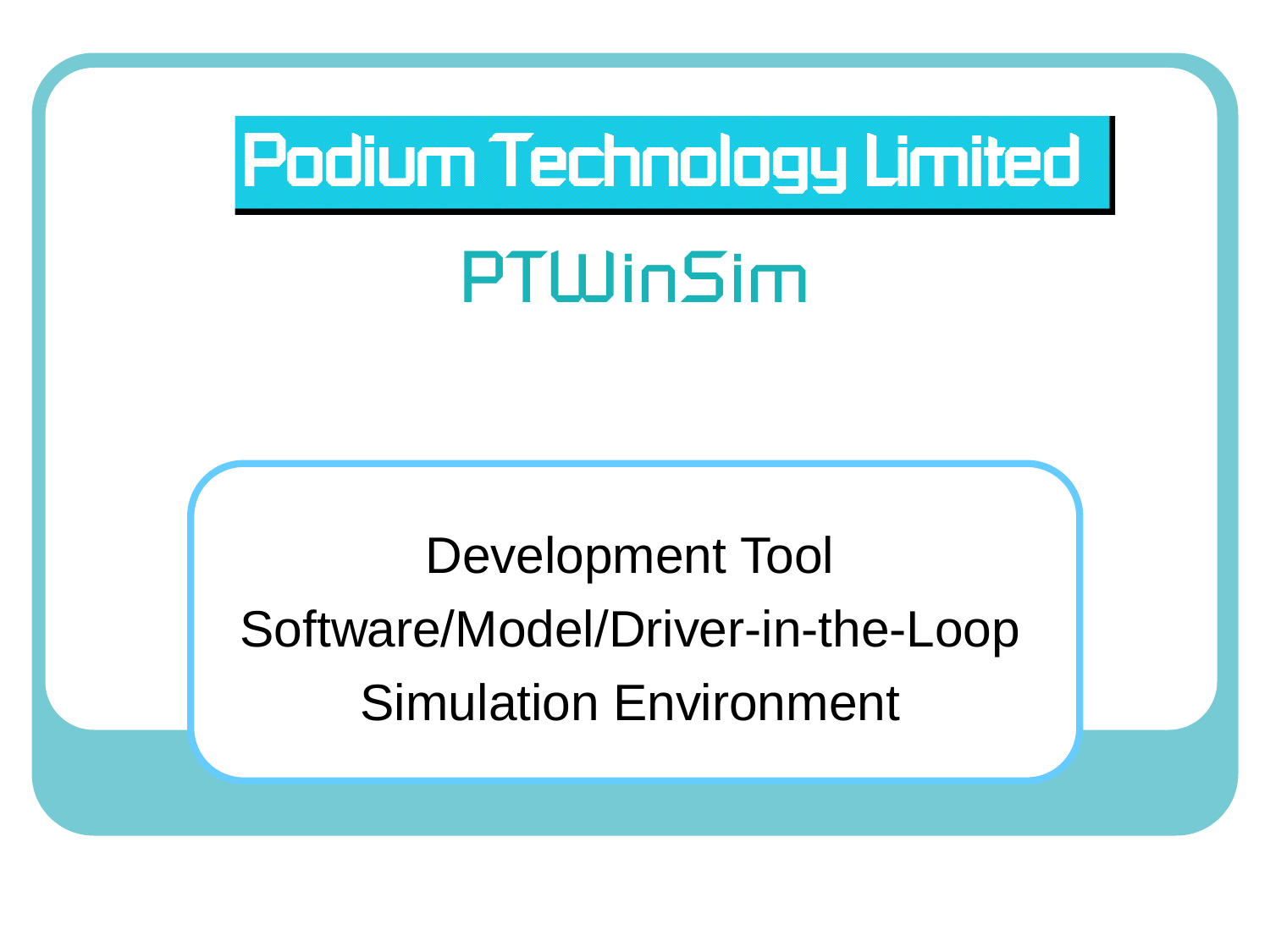#### PTWinSim - Overview

- ⚫ Windows based co-simulation environment (32 & 64-bit)
- Functionality implemented in a core DLL
- Execution in variety of host scenarios
- Extensive support for data sourcing and data output
- ⚫ Items in [square brackets] are on the road map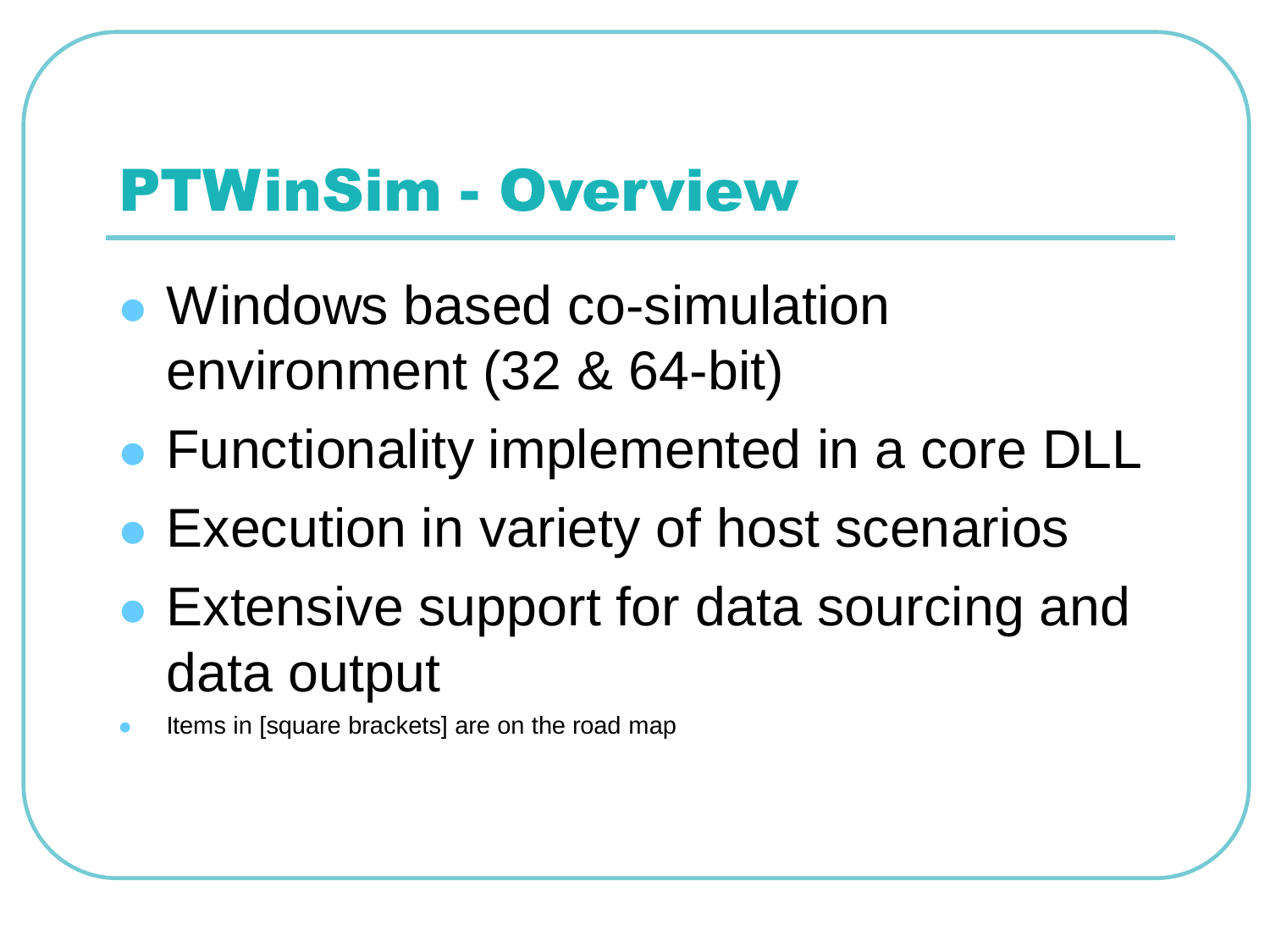#### PTWinSimCore – Overview Common functionality for all host scenarios

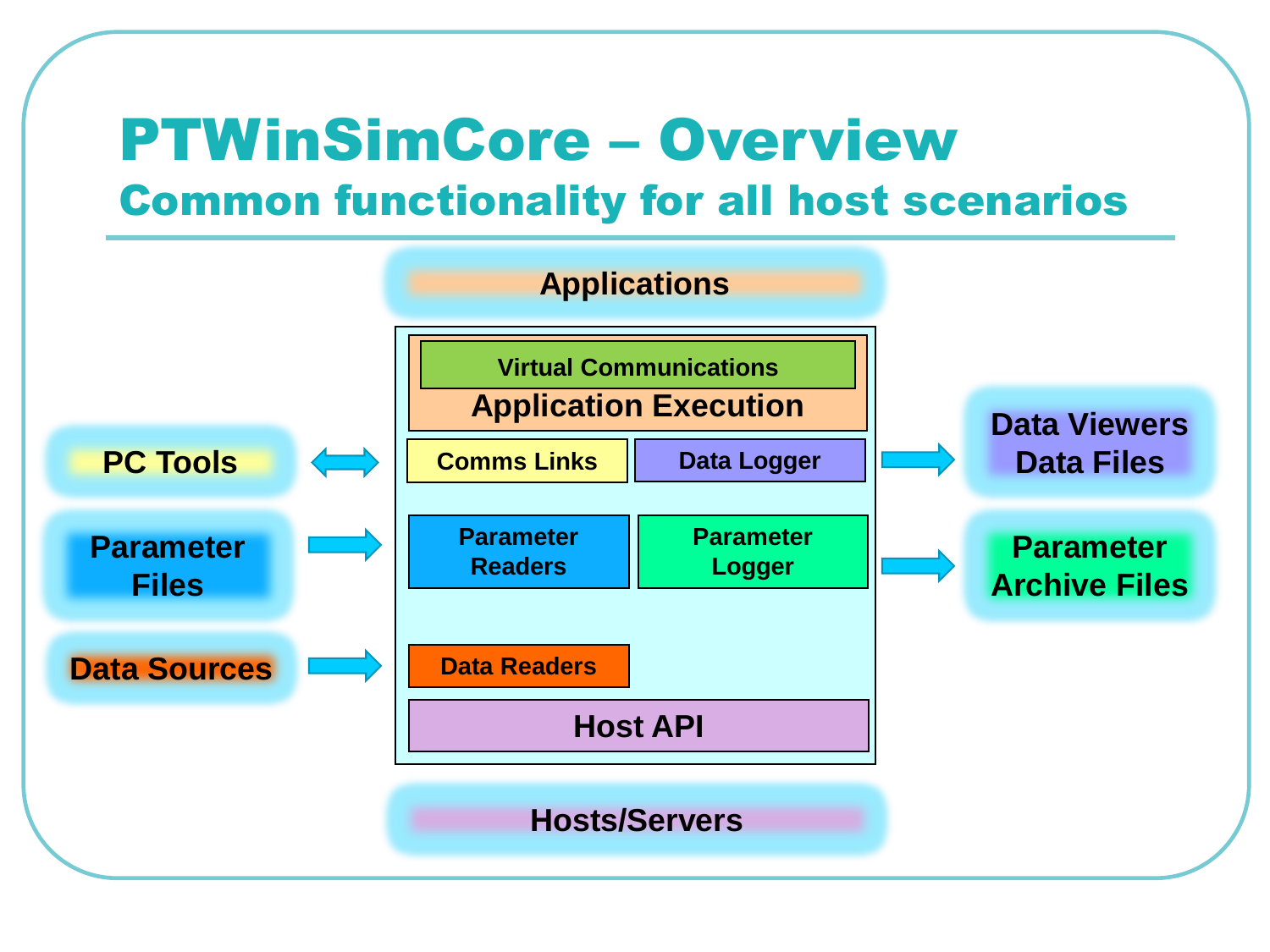#### PTWinSimCore – Comms Links Programming, Monitoring, Tuning, Configuration

- ⚫ XCP: Link to standard automotive tools.
- MTP: Link to Marelli Sysma
- ⚫ PTMon: PTWinSim API to user applications and PTWinSim Monitor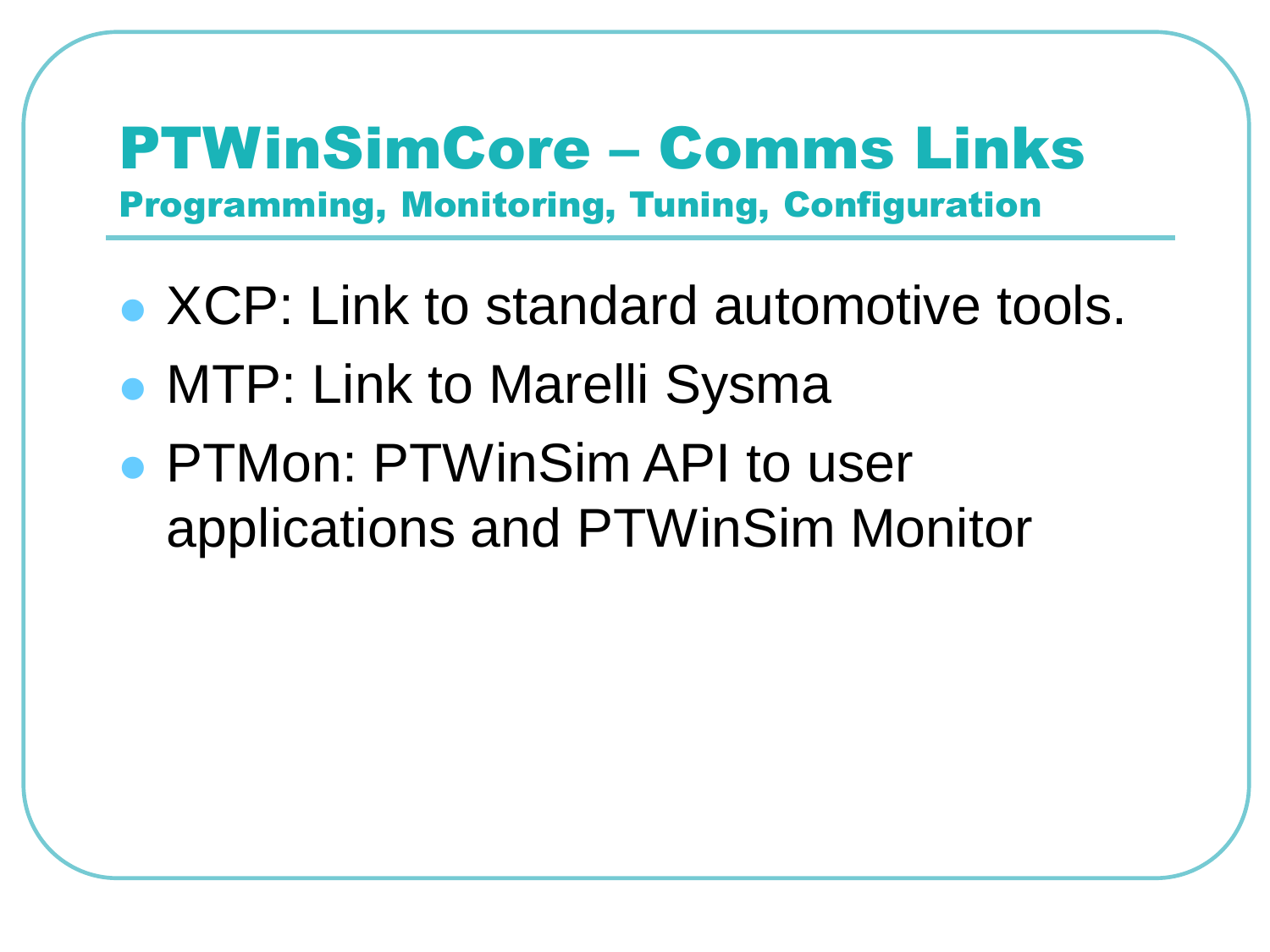### PTWinSim – Parameterisation

- ⚫ Via comms links/PC tools
- ⚫ PTWinSim formatted text files
- ⚫ MATLAB format m-files
- System Monitor m-file exports
- ⚫ [CLX Files]
- ⚫ [MATLAB mat-files]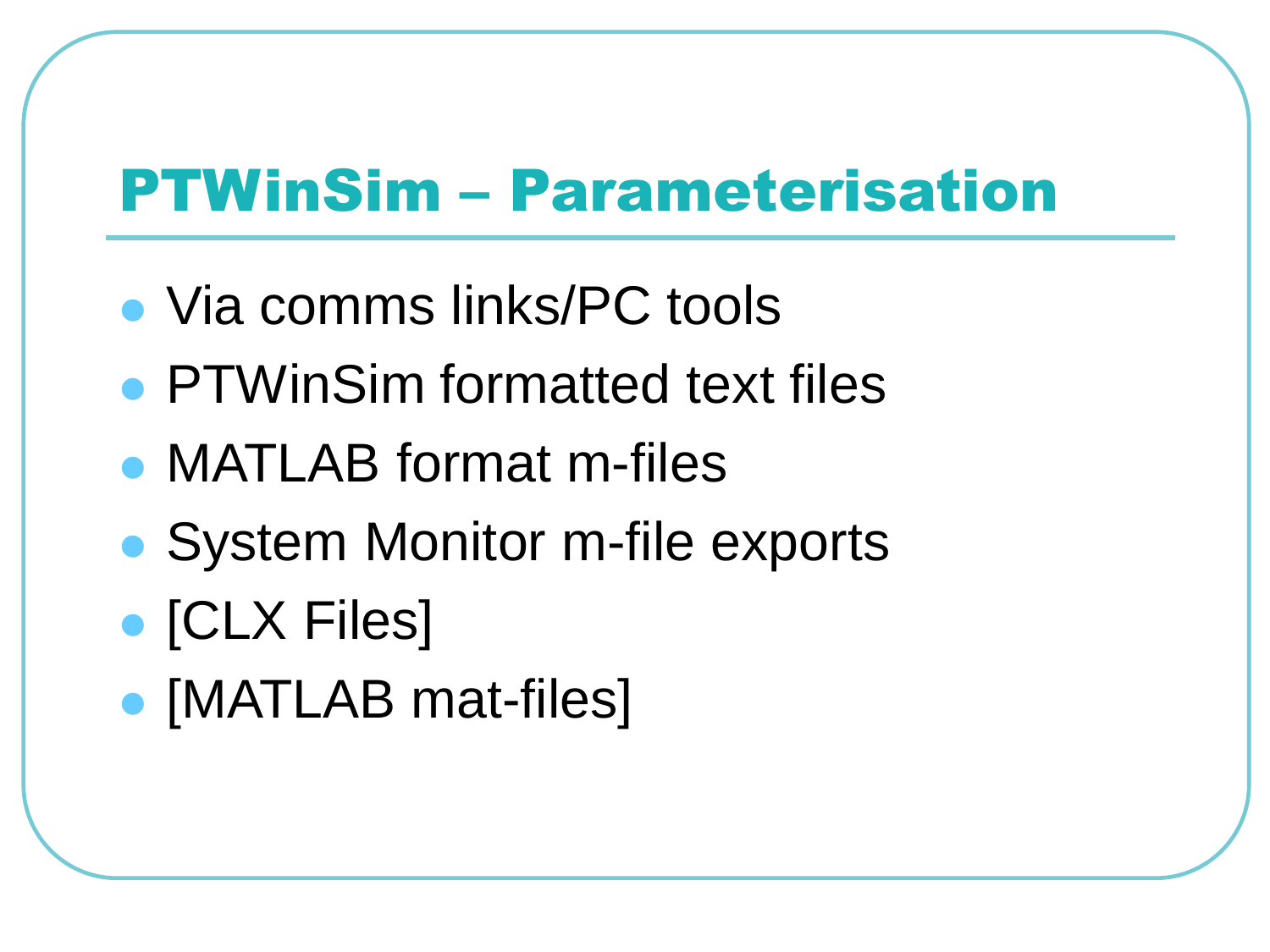### PTWinSim – Data Sources

- Host/Server applications
- ⚫ [ZTX Marelli Data] VMS
- **[CSV Text Files]**
- ⚫ [ASAM MDF Automotive Standard]
- ⚫ [Live Data Streams]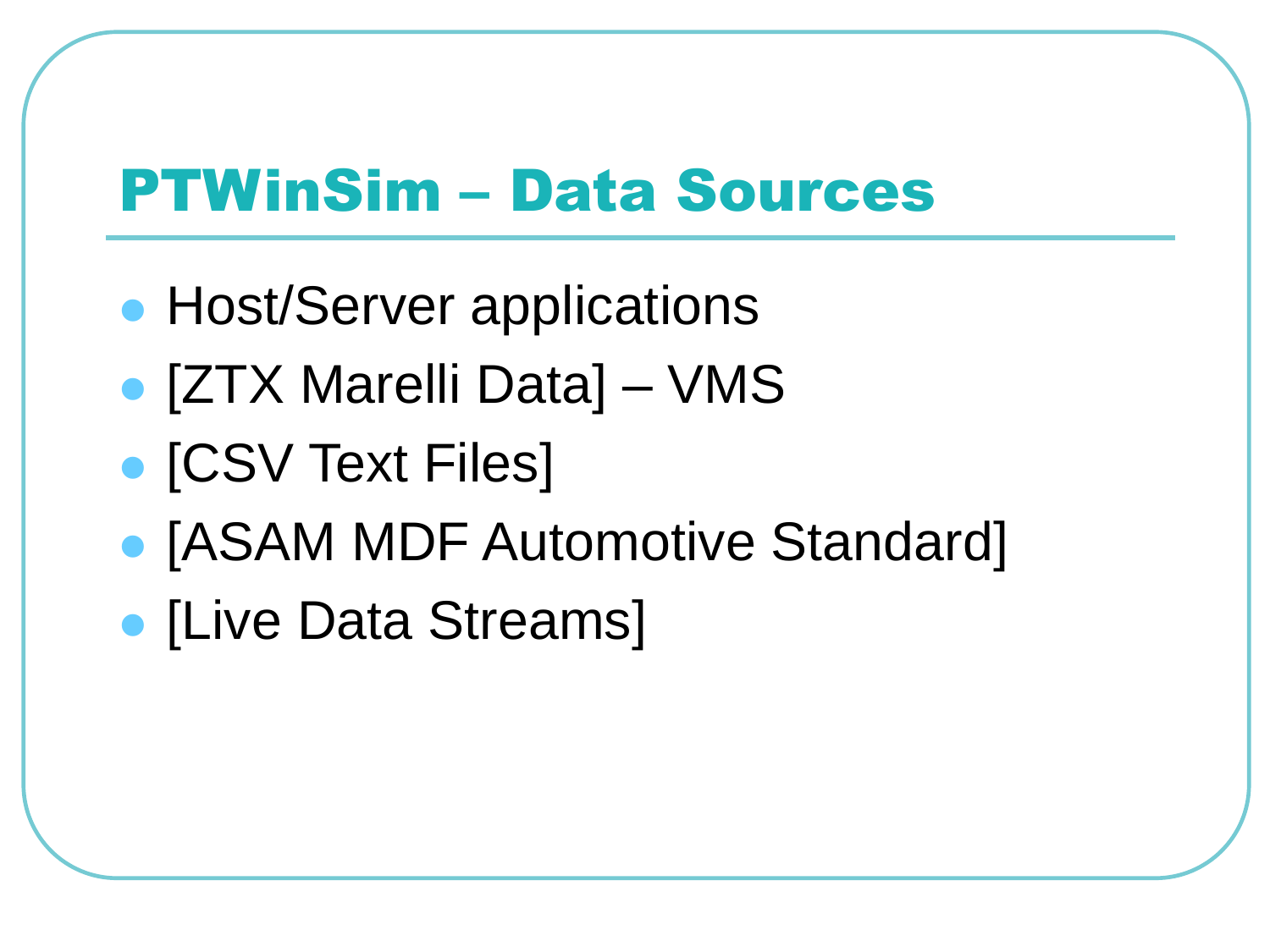### PTWinSim – Parameter Logger

- Saves parameter value states optionally at the start and end of a session.
- Parameter changes during a session.
- ⚫ Formats:
	- PTWinSim text format
	- MATLAB m-file format
	- [Sysma CLX format]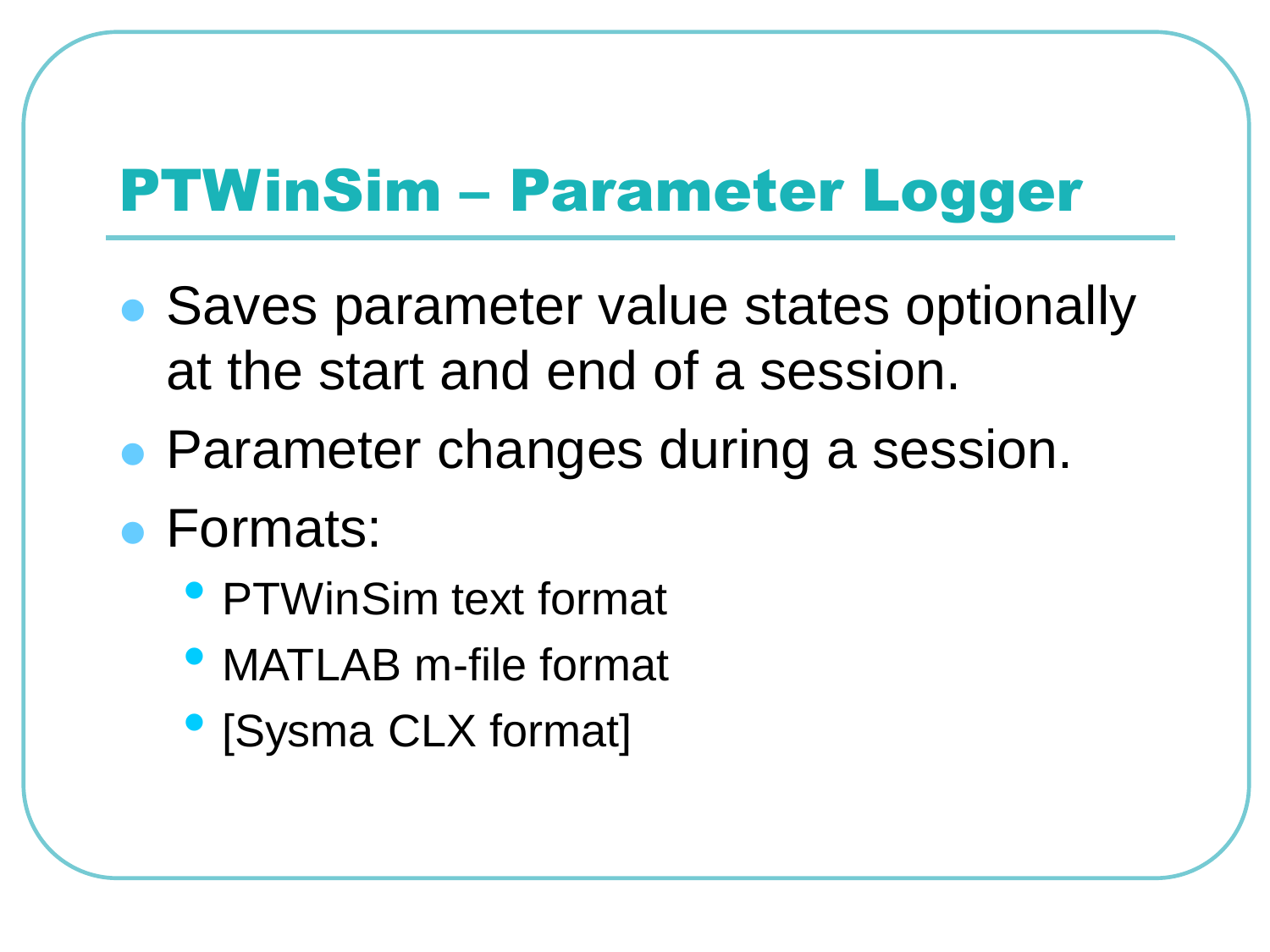### PTWinSim – Data Logger

- Save to WinTAX ZTX
- Save to Text CSV
- Stream UDP Packets (see next slide)
- ⚫ [Save to MATLAB mat format]
- ⚫ [ASAM MDF Automotive Standard]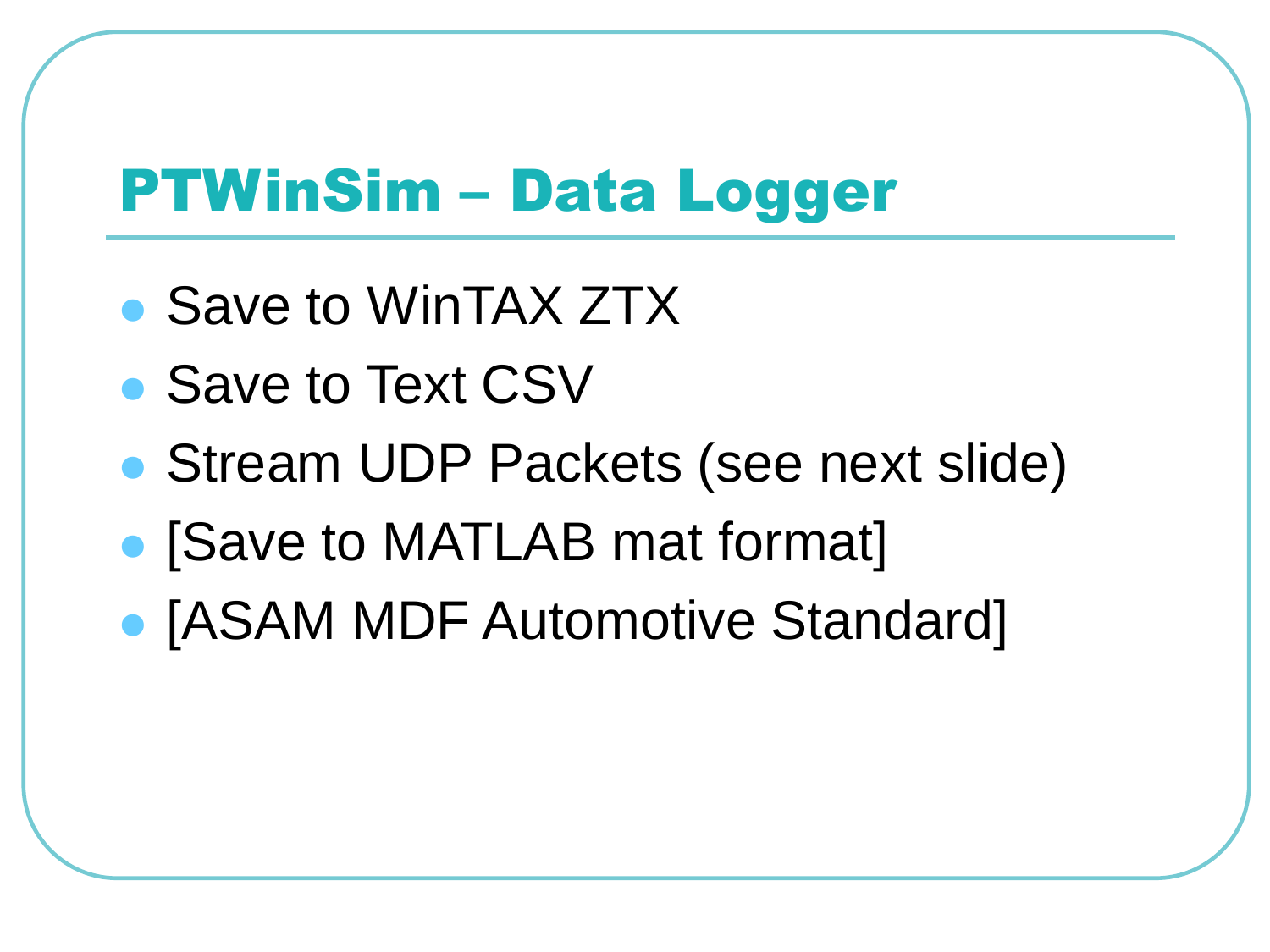### PTWinSim – UDP Recorders

- WTS Server Plugin Stream to WinTAX
- ⚫ ZTX WinTAX format
- CSV Text Format
- ⚫ MAT MATLAB binary format
- PTATLASRecorder to MA ATLAS
- MoTeC T2 Server Plugin to i2 Pro
- User applications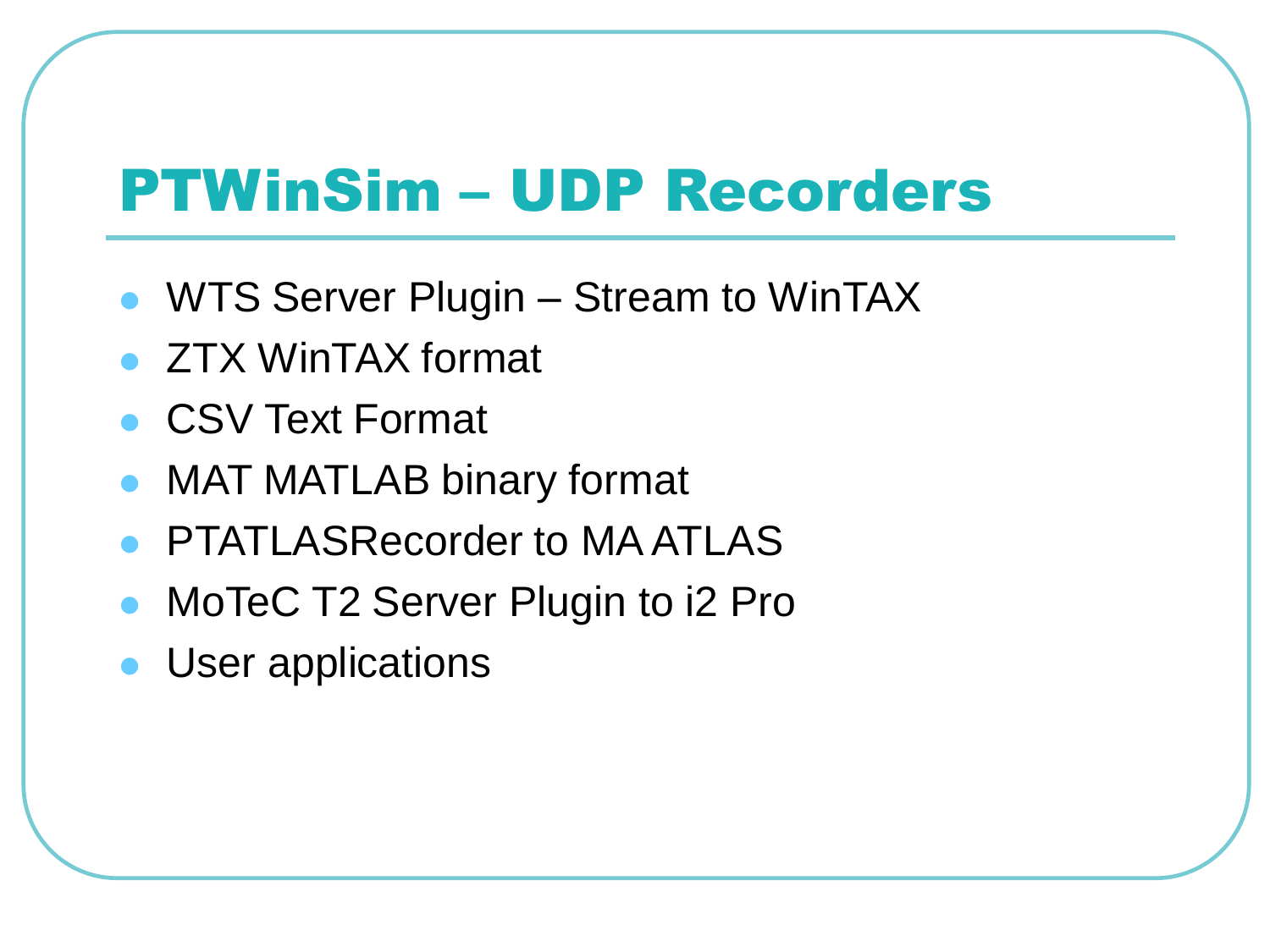#### [PTWinSim Core – Plugins] User customisable functionality

- ⚫ Custom Data Sources
- Custom Data Logging Output
- ⚫ Custom Parameterisation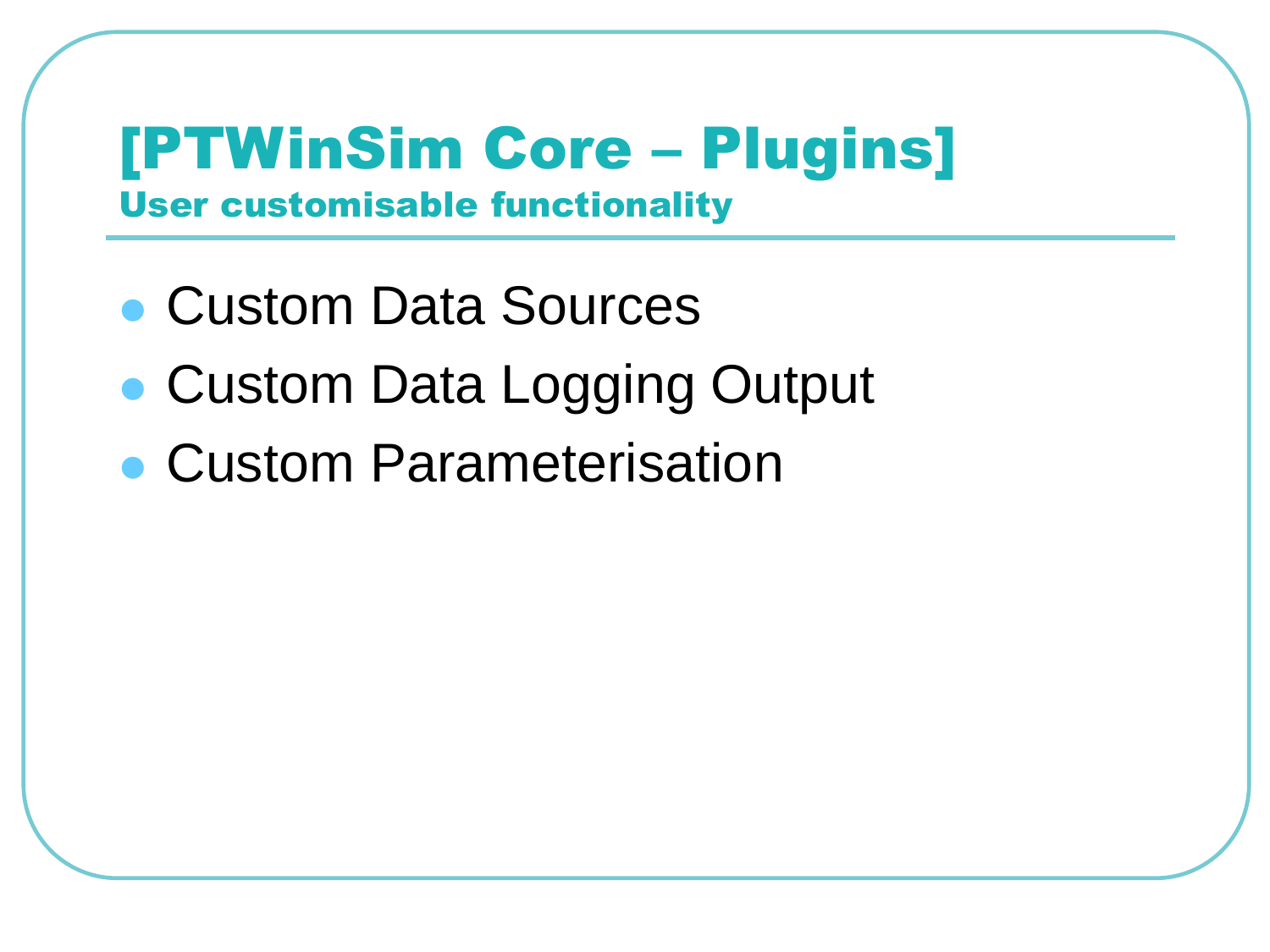### PTWinSim – Hosts/Servers

- ⚫ Windows Console
- ⚫ Windows GUI
- ⚫ VMS (WinTAX Data Augmenter)
- rFpro/rFactor Game
- ⚫ MATLAB command line (mex)
- ⚫ Simulink models (S-Function)
- Bosch WinDarab Plugin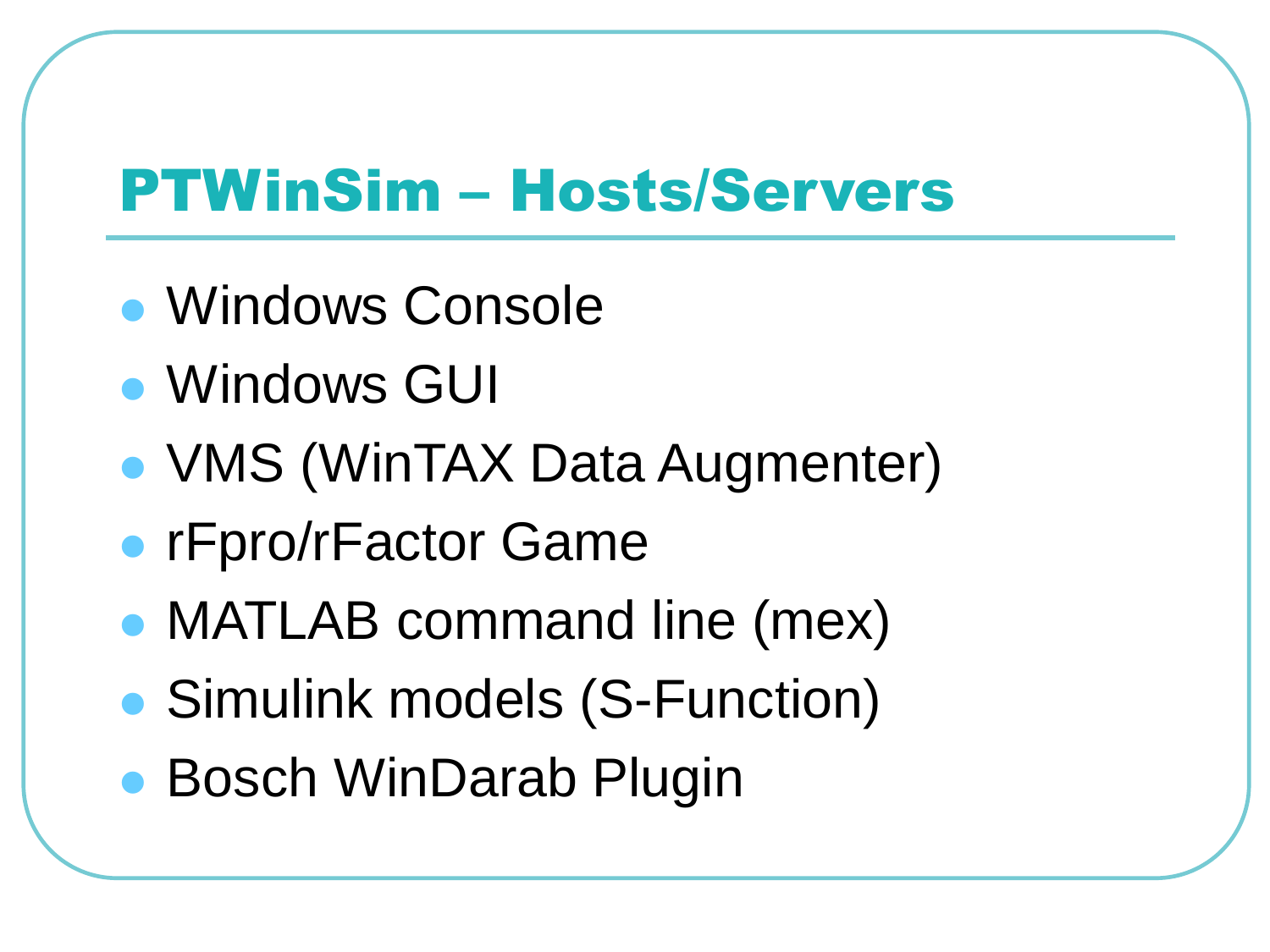## PTWinSim – Application Types

#### ● PTWinSim Applications generated by:

- @Source from Simulink
- Claytex's Simulator Library from Dymola
- $\overline{C}$ ++
- Bosch Motorsport's CCA/Simulation Packages
- ⚫ vTAG Applications
	- @Source from Simulink 32 & 64-bit
	- GDE/MCT from Simulink 32-bit only
- Function Mock-up Interface (FMUs)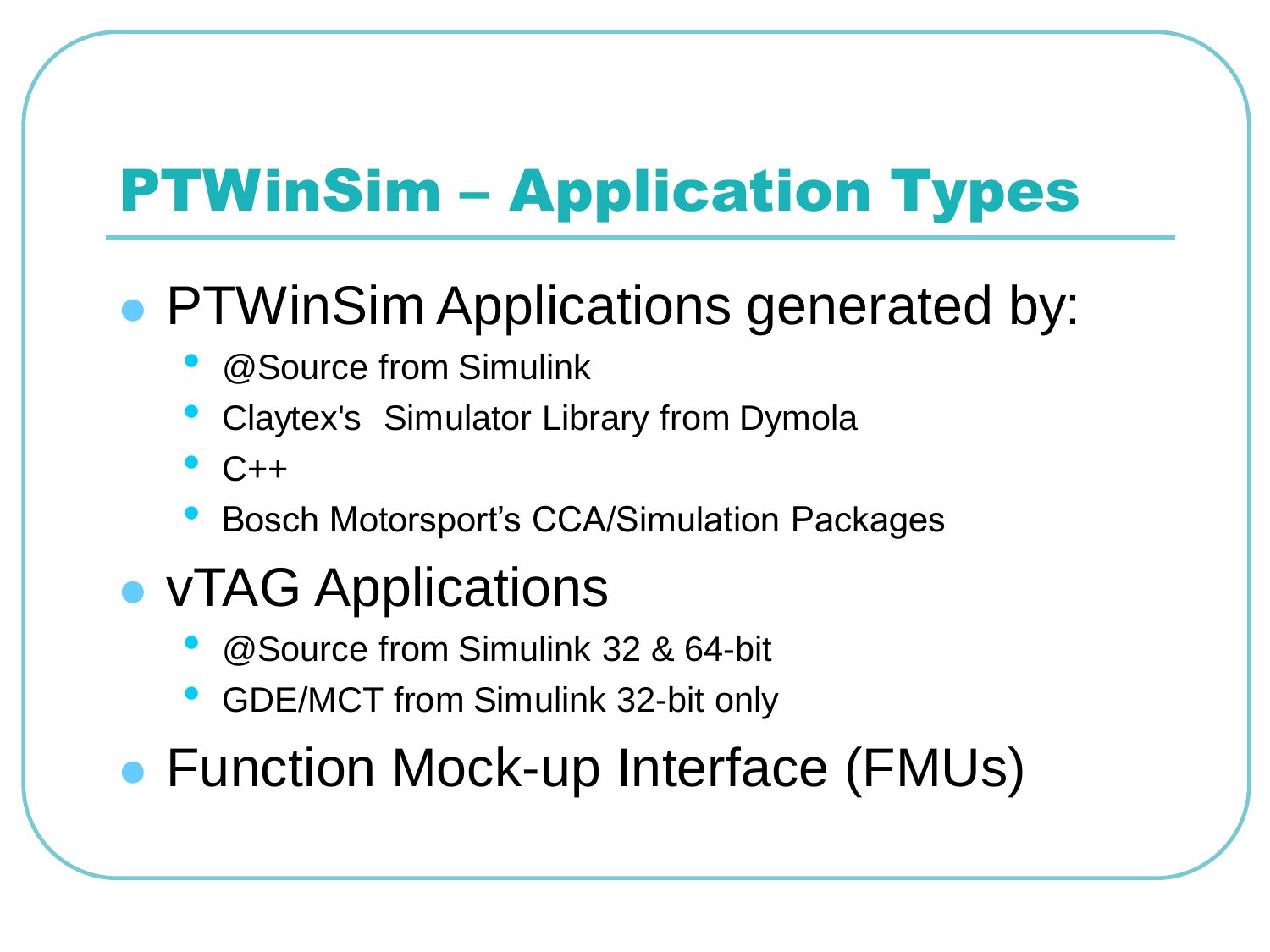#### Virtual HIL

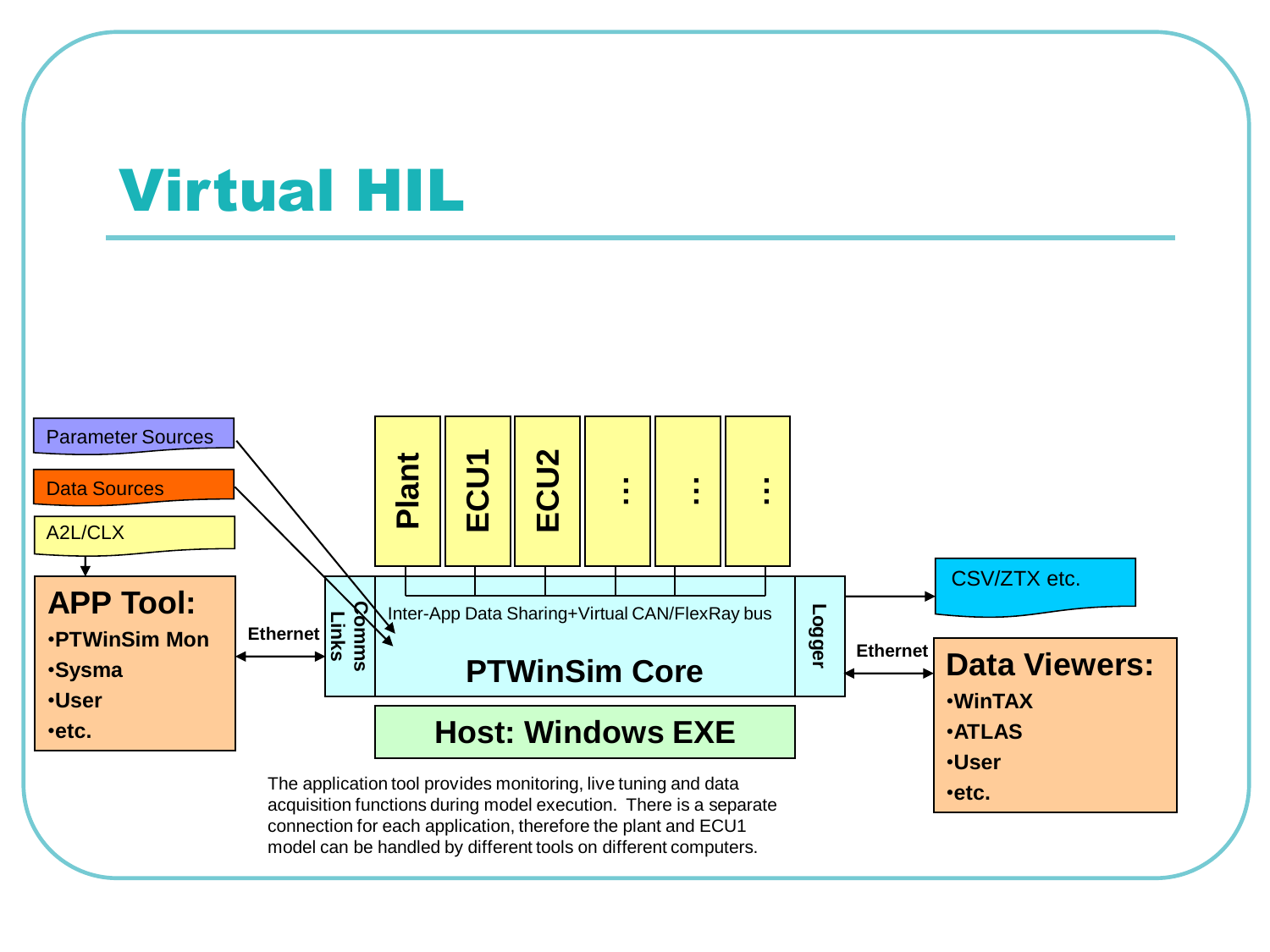## Interfacing Directly With Simulink®

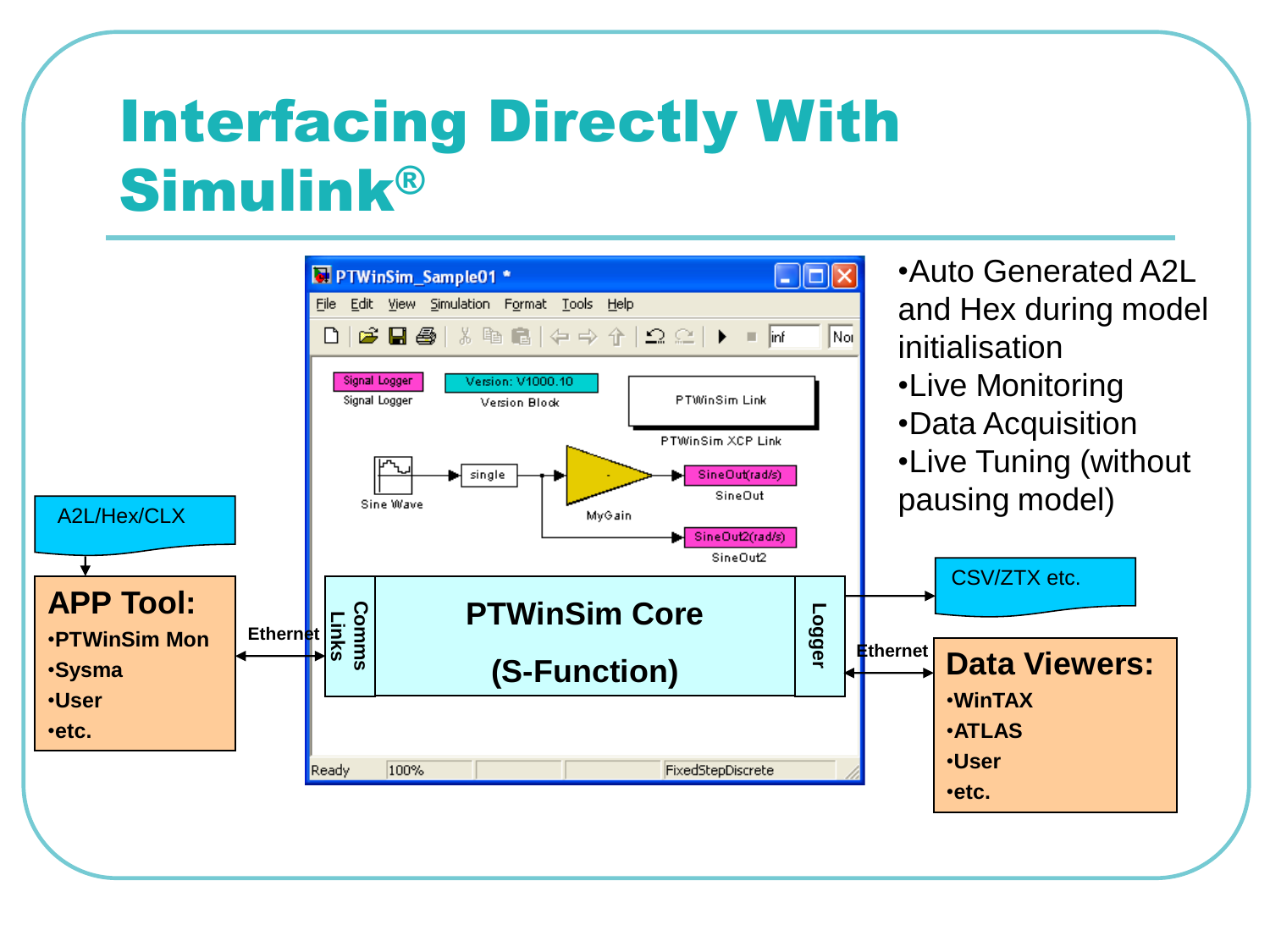### Executing Apps in Simulink®

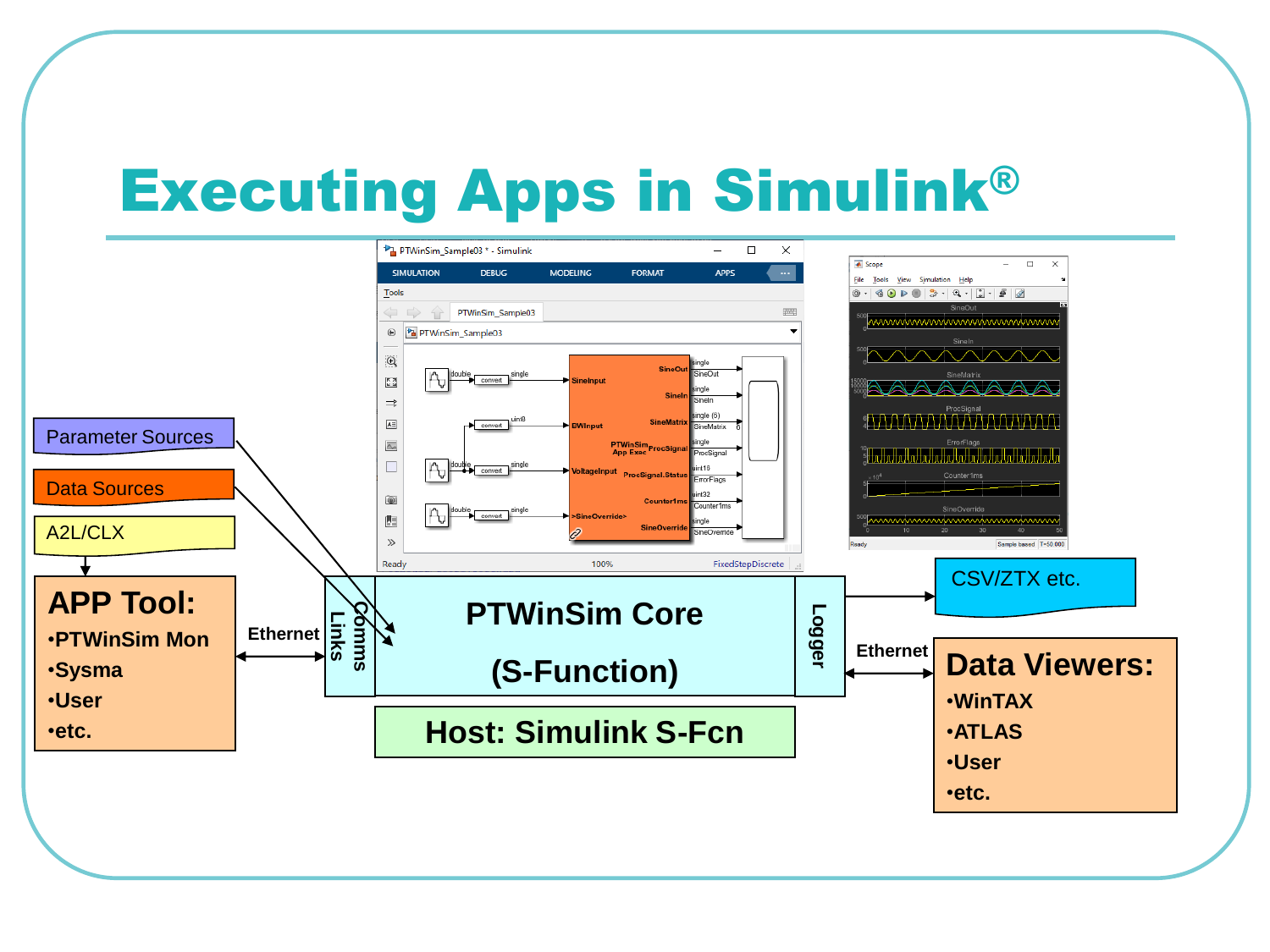### Executing Apps in MATLAB®

Scripting application execution, programmatic data input/output, optimise, repeat etc.

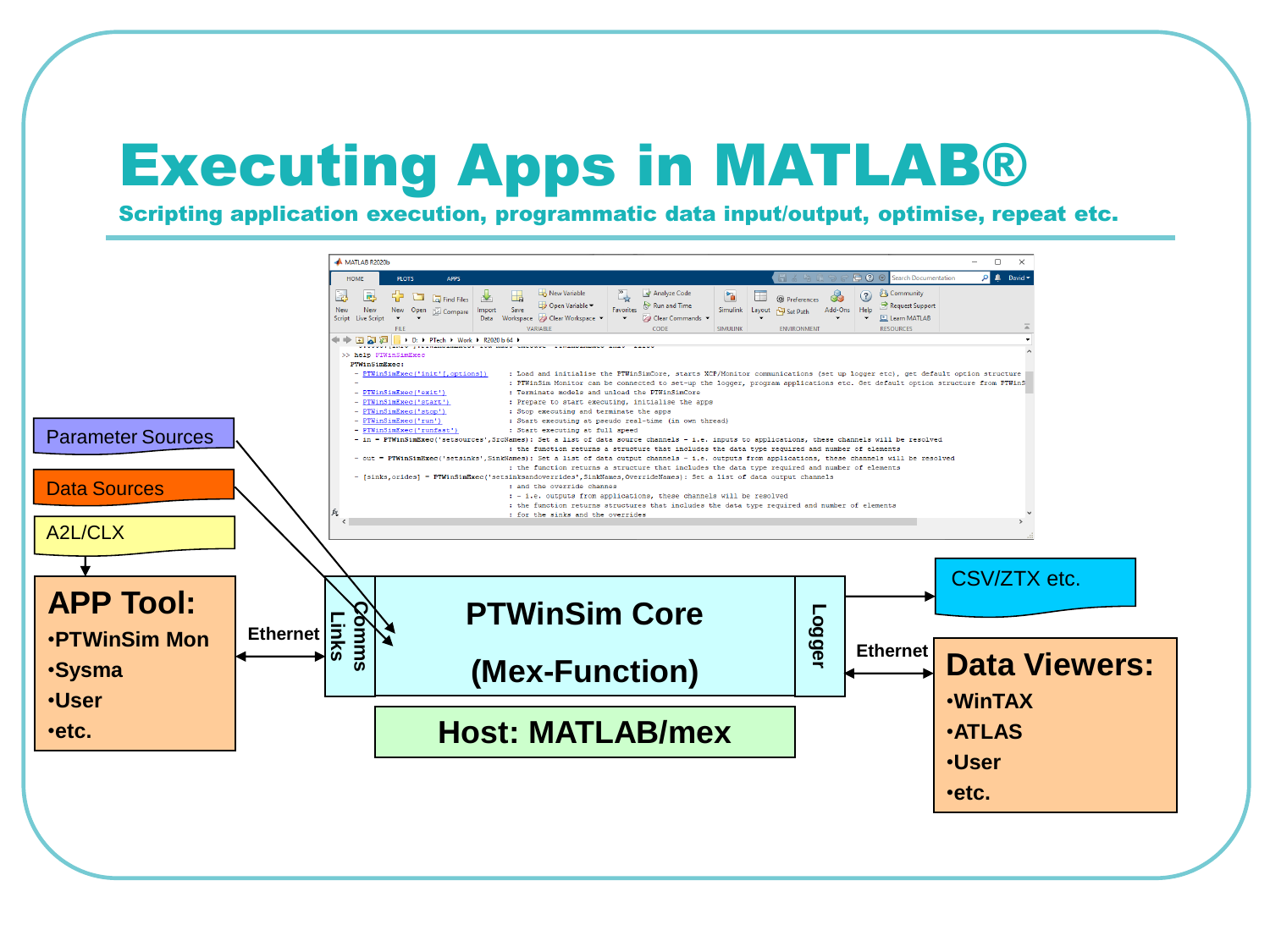#### Augmenting WinTAX Data with VMS

Logged or live streamed data as input, calculated channels as output

| <b>APP Tool:</b><br><b>PTWinSim Core</b><br><b>Comms</b><br>Logger<br><b>Links</b><br>↘<br>Ethernet<br><b>.PTWinSim Mon</b><br>(Mex-Function)<br><b>.Sysma</b><br><b>.User</b><br><b>Host: VMS</b><br>•etc.<br><b>Provides addition data inputs</b><br><b>ZTX Data</b><br>and extracts simulation outputs<br><b>ZTX Data</b> | <b>Parameter Sources</b><br>A2L/CLX | VMS Virtual Server<br>$\Box$<br>$\times$<br>$\hspace{0.1mm}-\hspace{0.1mm}$<br>Ele Qotions Help<br>RT Control   Control   Configuration   Channels Setup  <br><sup>6</sup> Use External Real Time Data Source <sup>6</sup> Simulate Real Time from Post Processing Data<br>Mode: Standard<br>-Model Inp<br>Stream:<br>C:\Apps\WMSServer_2.01.1.0-64bit\Tables\<br>Table Path:<br>Statistics<br>Setup<br>Status: Stopped<br>Rx Bytes: 0<br>-Model Output<br>VStream<br>Stream:<br>C:\Apps\\MSServer_2.01.1.0-64bit\Tables\<br>Table Path:<br><b>Statistics</b><br>Setup<br>Clent:<br>Not Connected<br>Tx Bytes: 0<br>Generate model output data<br>Output path: C:\Apps\\MSServer_2.01.1.0-64bit\Data\Track\Session\VDevice<br>Retrive from connected WTS Server<br>TrackName<br>SessionName<br>Export all input channels<br><b>DeviceName</b><br>Channels suffix:<br>Model Control-<br>Laps converted: Delta time:<br>Process CPU usage history<br>800<br>-0.00<br><b>Elaosed</b> time<br>00:00.000<br>Stop<br>Init<br>Start<br>Reset |  |
|------------------------------------------------------------------------------------------------------------------------------------------------------------------------------------------------------------------------------------------------------------------------------------------------------------------------------|-------------------------------------|---------------------------------------------------------------------------------------------------------------------------------------------------------------------------------------------------------------------------------------------------------------------------------------------------------------------------------------------------------------------------------------------------------------------------------------------------------------------------------------------------------------------------------------------------------------------------------------------------------------------------------------------------------------------------------------------------------------------------------------------------------------------------------------------------------------------------------------------------------------------------------------------------------------------------------------------------------------------------------------------------------------------------------------|--|
|                                                                                                                                                                                                                                                                                                                              |                                     |                                                                                                                                                                                                                                                                                                                                                                                                                                                                                                                                                                                                                                                                                                                                                                                                                                                                                                                                                                                                                                       |  |
|                                                                                                                                                                                                                                                                                                                              |                                     |                                                                                                                                                                                                                                                                                                                                                                                                                                                                                                                                                                                                                                                                                                                                                                                                                                                                                                                                                                                                                                       |  |
|                                                                                                                                                                                                                                                                                                                              |                                     |                                                                                                                                                                                                                                                                                                                                                                                                                                                                                                                                                                                                                                                                                                                                                                                                                                                                                                                                                                                                                                       |  |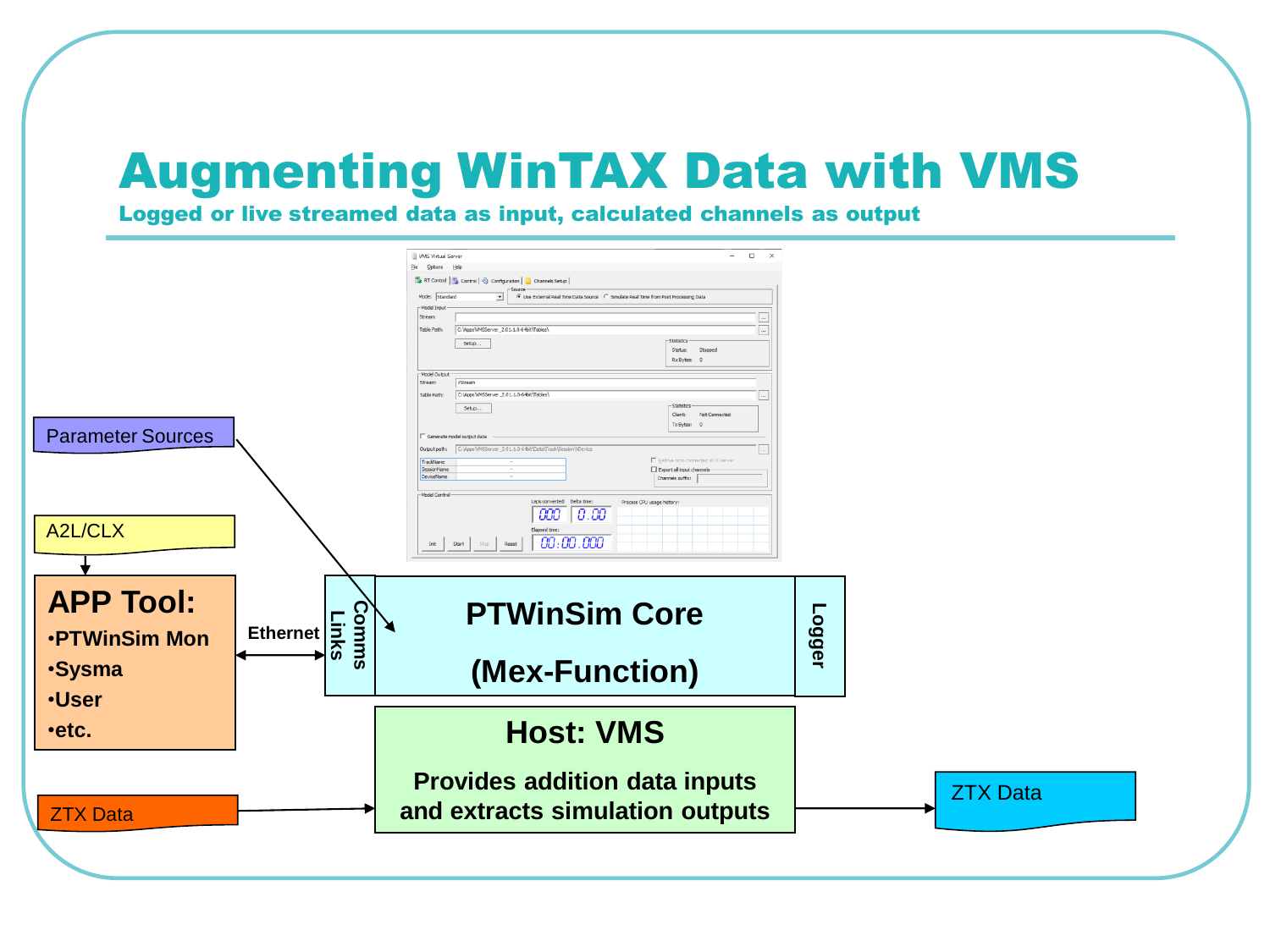#### Virtual HIL + Real World Links

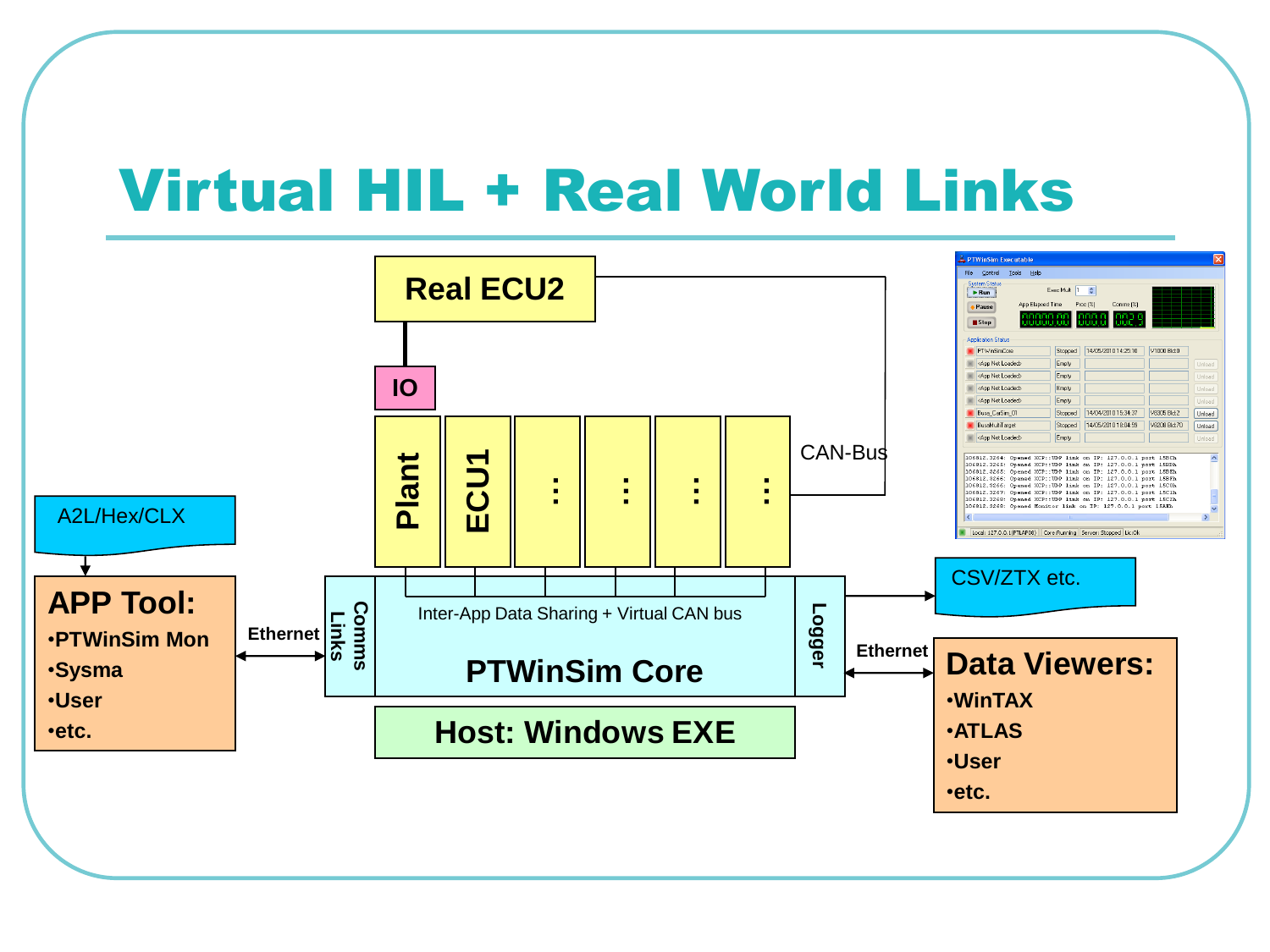## Virtual HIL Using CarSim/TruckSim/BikeSim®

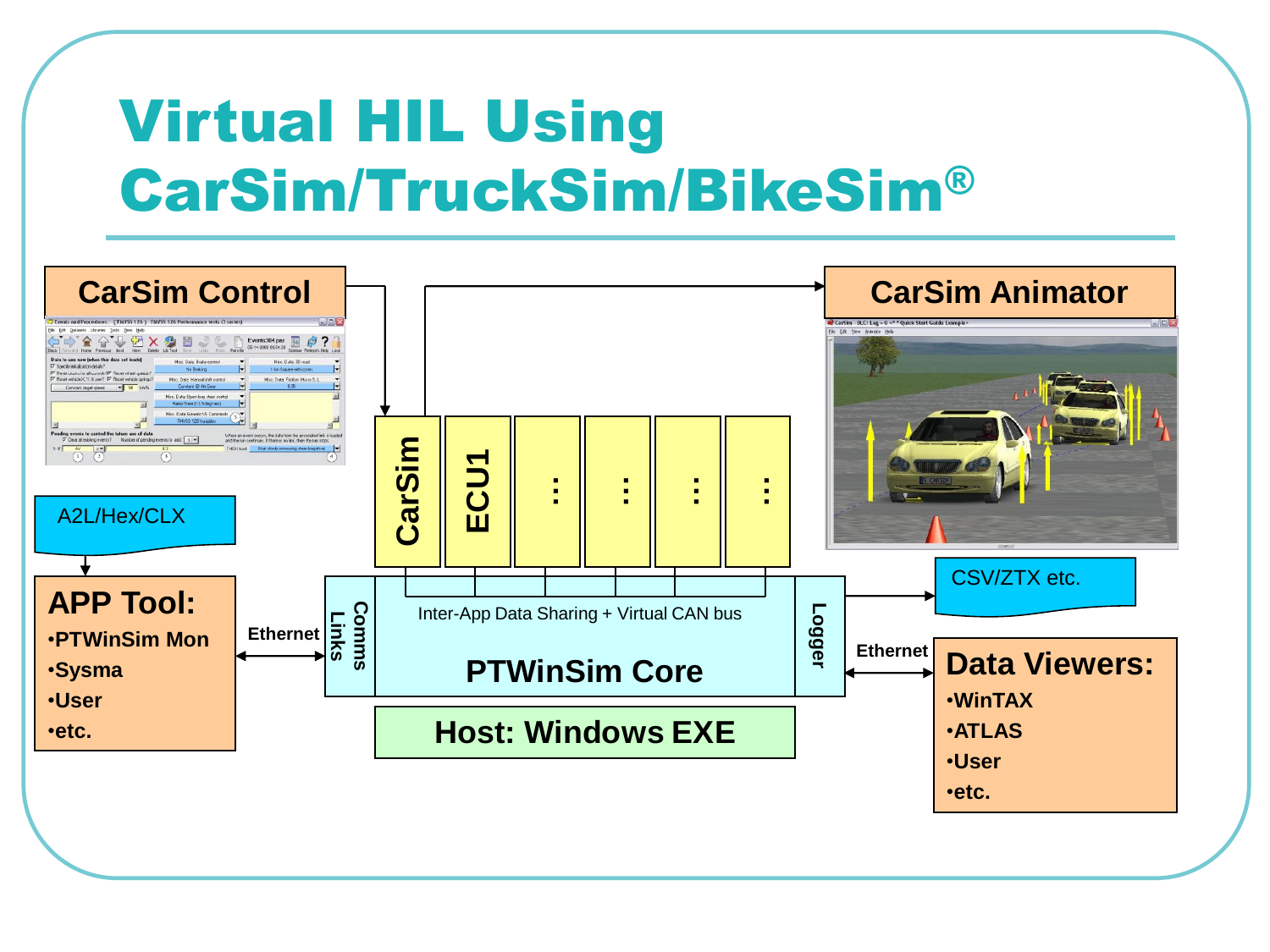### Driving Simulator Using CarSim®

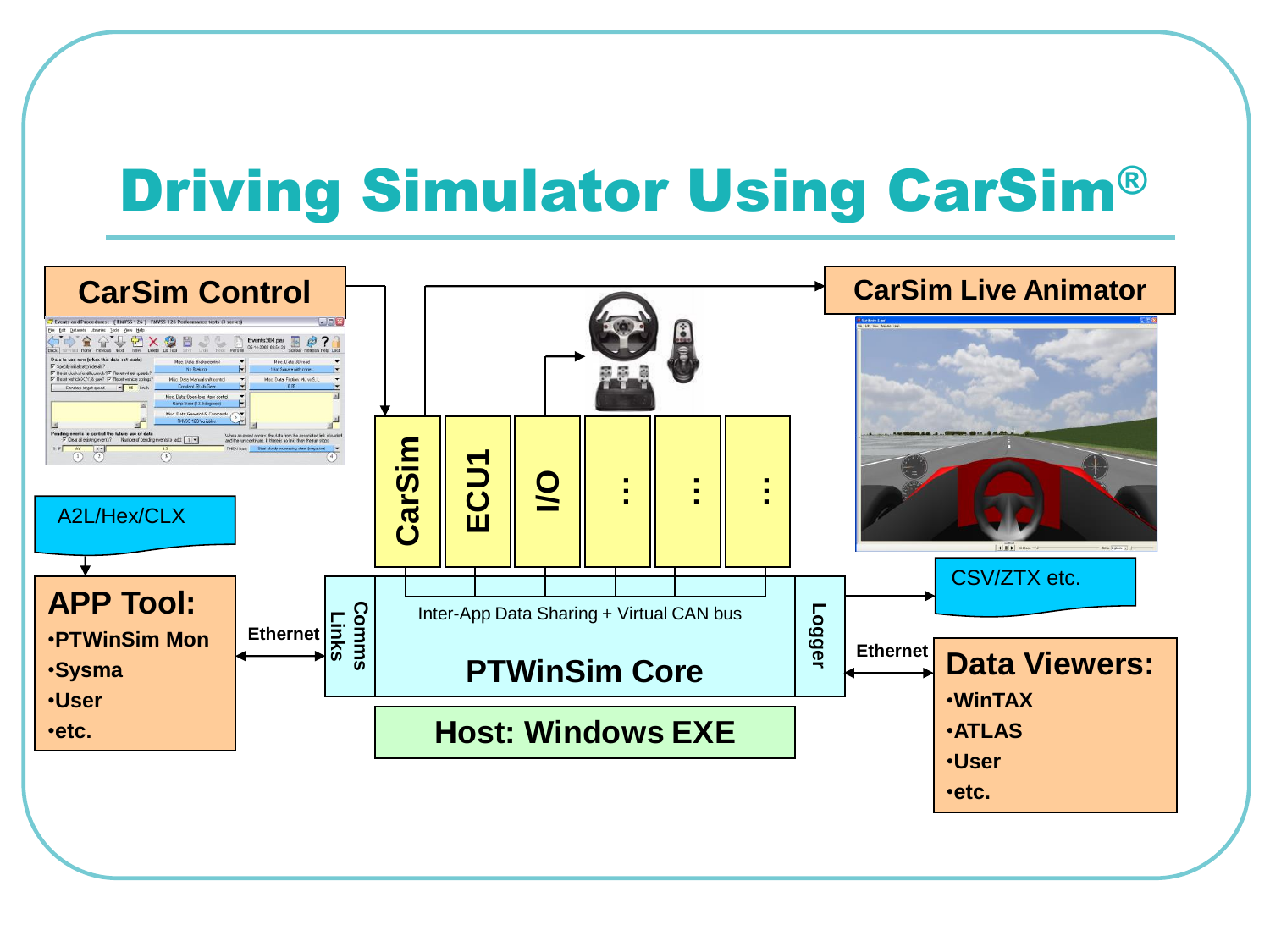#### Virtual HIL + rFpro (internal vehicle model)

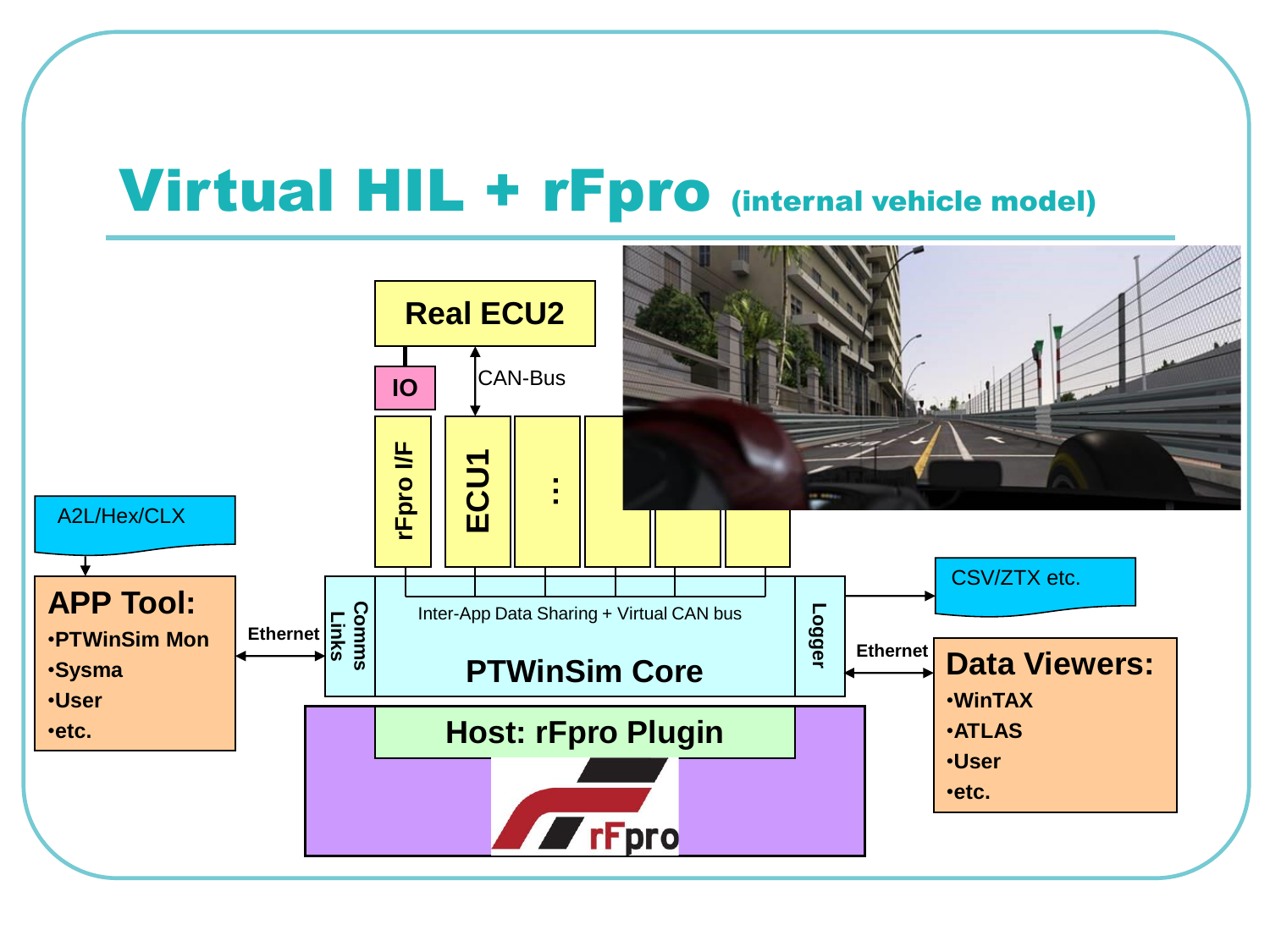#### rFpro + User Vehicle Model (Simulink, SIMPACK, Dymola etc.)

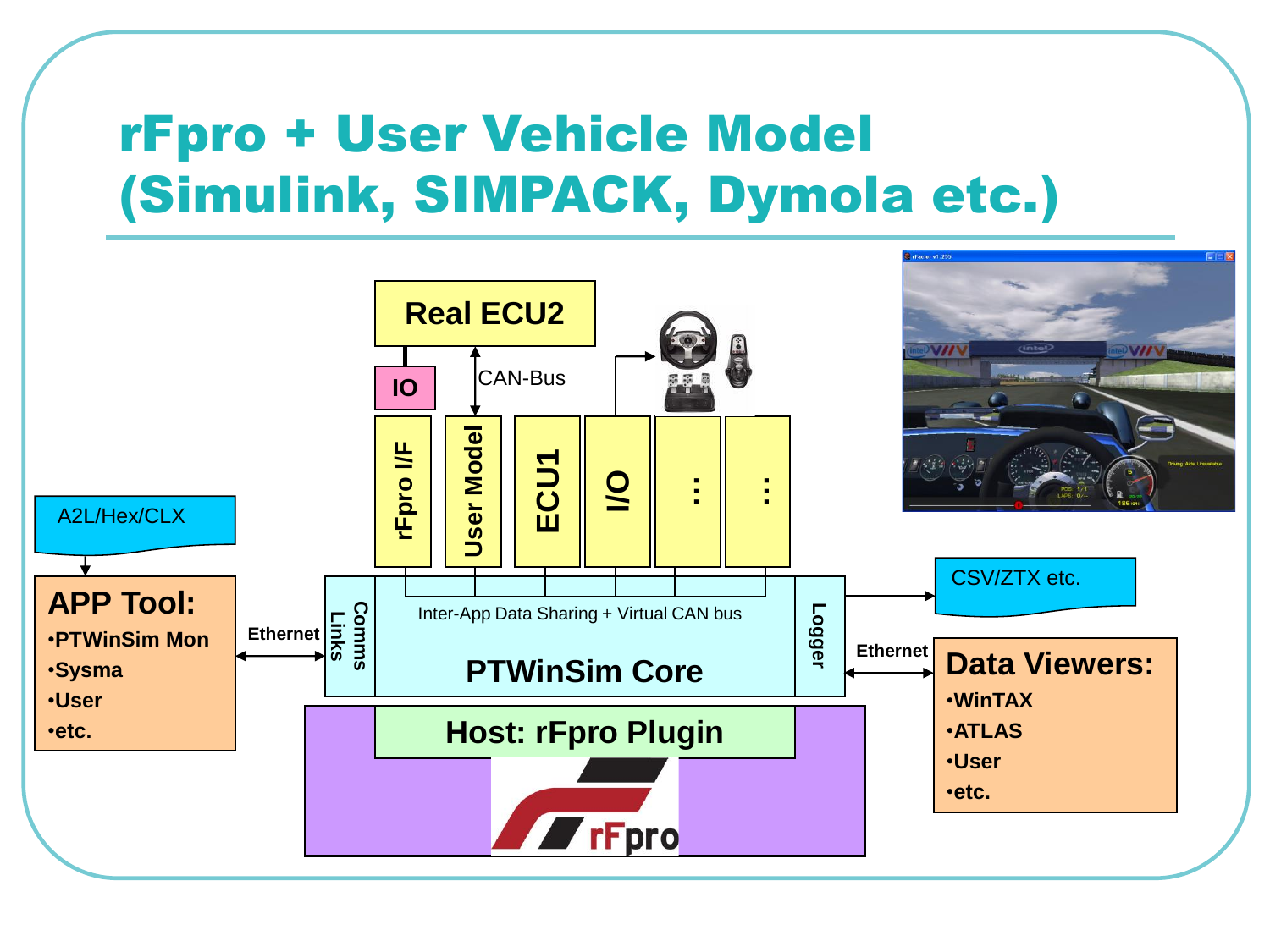### rFpro + User Vehicle Model + DIL Simulator

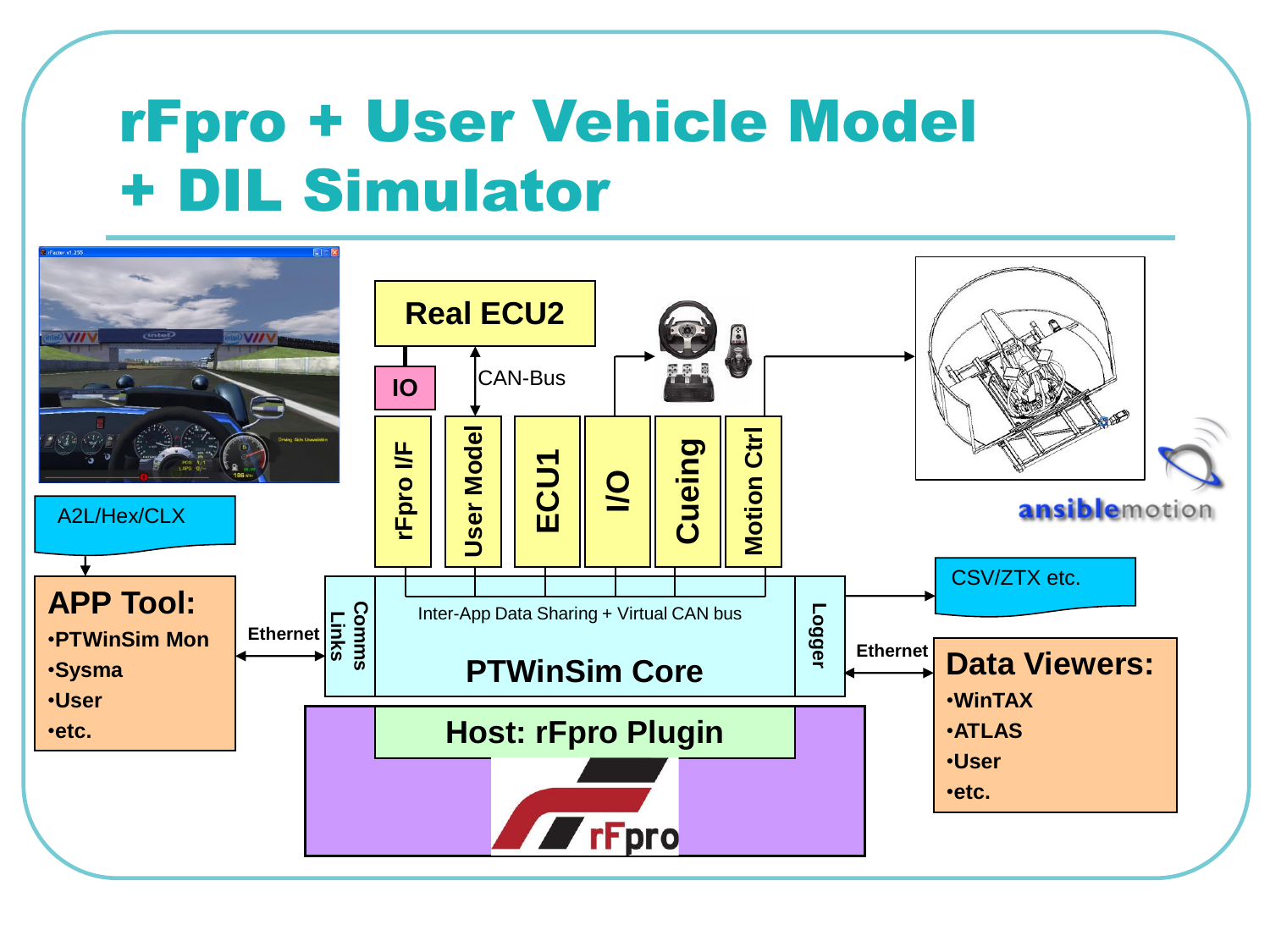## PTWinSim Application Examples

- Plant Models Developed In:
	- Simulink @Source/GDE/MCT/Bosch CCA
	- [Mechanical Simulation](http://www.carsim.com/) CarSim/BikeSim/TruckSim etc.
	- [VI-Grade](http://www.vi-grade.com/index.php?pagid=vehicle_dynamics_carrealtimehttp://www.vi-grade.com/index.php?pagid=vehicle_dynamics_carrealtime) VI-CarRealTime
	- **[IPG](http://www.ipg.de/) CarMaker/MotorcycleMaker/TruckMaker**
	- [SimPack](http://www.simpack.com/) Planes, Trains and Automobiles, and more
	- Dymola
- ECU Control Models
- ⚫ Hardware Interface
- [rFpro](http://www.rfactor-pro.com/Simulink.aspx) Interface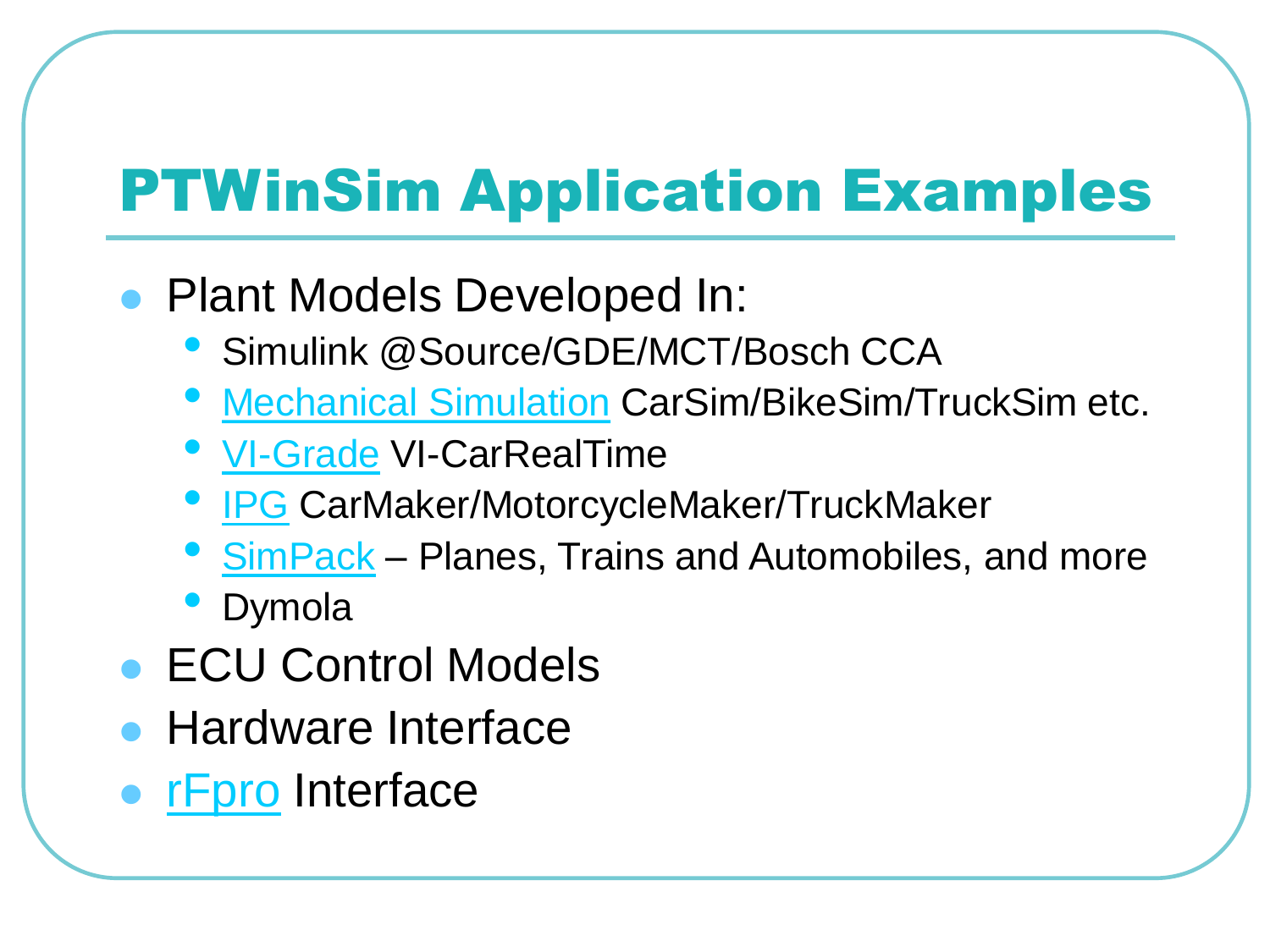#### .NET API Libraries

- Access to comms functions to control and monitor PTWinSimCore in whatever host environment is used.
- Methods for creating own UDP recorder to create own output format.
- ⚫ Visual Studio samples provided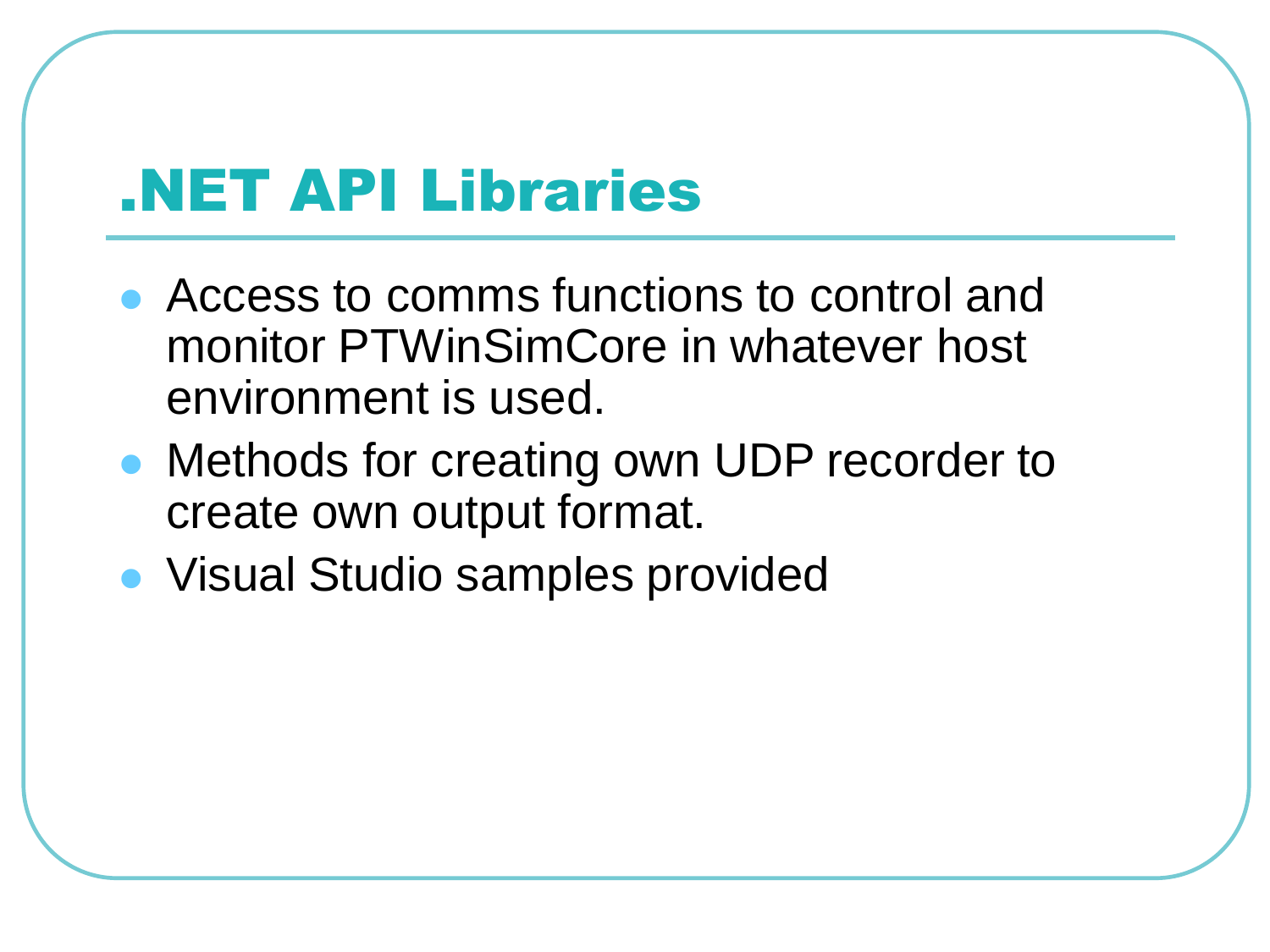#### C++ API Libraries

- Methods for creating own UDP recorder to create own output format.
- ⚫ Visual Studio sample provided